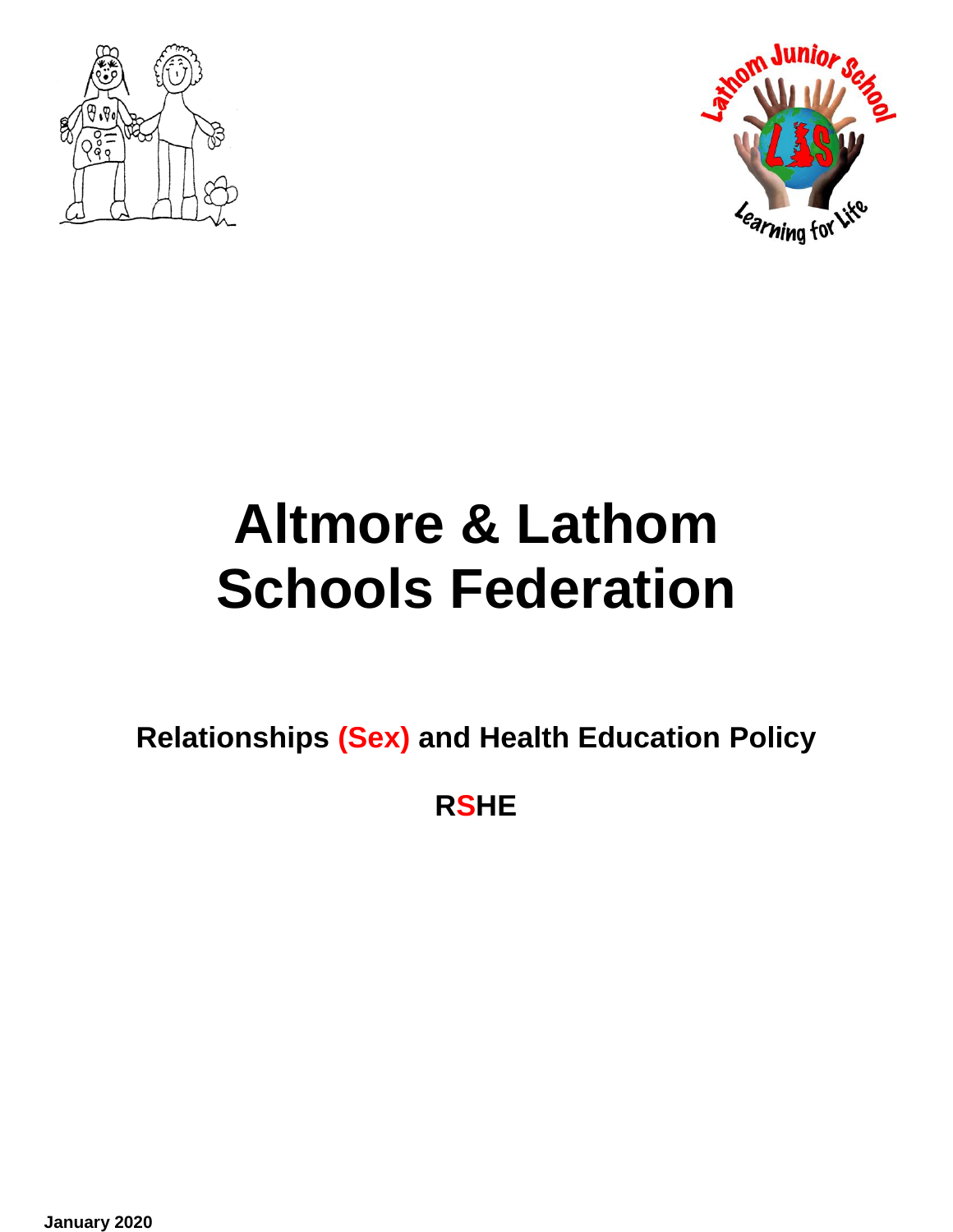This model policy has been created through consulting with:

- Young people's sexual health services
- Parents/Carers
- LGBT+ community
- Councilors
- Teachers
- Other places
- Governors & trustees
- Faith groups
- SACRE
- Muslims
- Christians
- Hindus
- Buddhists
- Jews
- Sikhs
- Humanists
- Pupils

- carried out in Dec. 2019 with 3 primary and 3 secondary schools, involving about 130 pupils

- Consultation with over 30 governors who are LBN parents/carers Individuals, groups and teachers who identify as LGBT+

- 80+ attended training, 55+ attended Network Meetings - Birmingham, Redbridge and Tower Hamlets RSE leads - around 130 attended training at Education Space on RSHE - 20 survey monkey responses and meeting held with 30 Imams

- Briefing and consultation with over 30

- 19 different individuals representing

- SEND educational services
- DfE and Ofsted
- Head Teachers including Nursery Head Teachers

Person responsible for RSHE in school: Mrs Carpenter (Altmore) and Mrs Robbani (Lathom)

- Sunni and Shia

- Catholic and protestant

Signature of Headteacher:

Signature of Chair of Governors:

Date ratified by Governors:

When the policy will be reviewed: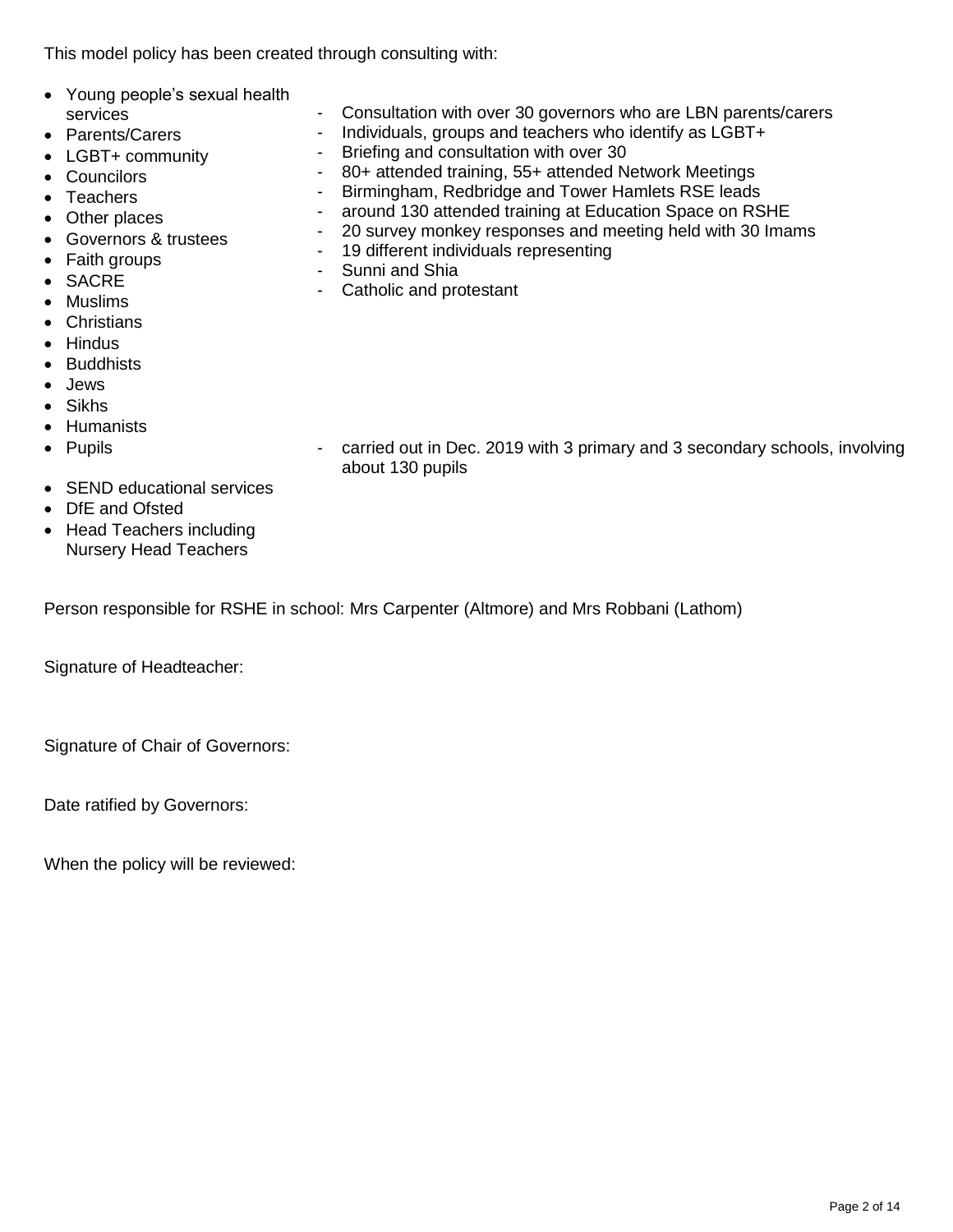# **Policy statement - Aims and objectives of RSHE**

It is the intention of Altmore Infant School and Lathom Junior School to teach high quality, age appropriate, pupilsensitive, evidence-based RSHE that demonstrates a respect for the law and all communities that call Newham home. It is expected that RSHE in both Altmore Infant School and Lathom Junior School will help pupils to learn about themselves and the world they live in, giving them the skills, understanding and information they need for life. This will help them to stay safe and to flourish, not just in childhood, but into adulthood and for the rest of their lives. This is why RSHE is such an important part of the curriculum.

# **Statutory content: RHE**

By law primary schools are required to teach relationships and health education, alongside national curriculum science and within the context of safeguarding. Here at Altmore Infant School and Lathom Junior School we acknowledge that parents/carers are a child's first and most effective teacher and so will ensure that we have annual meetings with parents/carers to present our RSHE curriculum as well as hear from parents/carers about any concerns or questions they have. We are clear that our aim is to educate pupils about these important subjects alongside parents/carers.

# **National Curriculum Science**

At Key Stages 1 and 2, the national curriculum for science includes teaching about the main external parts of the body and the changes to the human body as it grows from birth to old age, including puberty, and sexual and asexual reproduction in mammals and plants.

See appendices for a full list of additional subject content.

# **There continues to be no right to withdraw from national curriculum science.**

# **Health Education (Physical Health and Mental Wellbeing)**

The aim of Health Education is to give pupils the information that they need to make good decisions about their physical and mental health and wellbeing. Pupils' will recognise what is normal and what is an issue in themselves and others, and how to seek support at the earliest stage from appropriate sources.

Puberty, including menstruation, will be covered in Health Education and should, as far as possible, be addressed before children begin puberty.

See appendices for full list of content.

#### **There is no right to withdraw from Health Education.**

## **Relationships Education**

The focus in Primary schools should be on teaching the fundamental building blocks and characteristics of positive relationships, with family members, other children and adults. Lessons will be evidence-based, age and culturally appropriate, based in the law and sensitive to the needs of pupils.

• See appendices for full list of content.

## **There is no right to withdraw from Relationships Education**

# **Safeguarding**

Safeguarding is an important aspect of all of the lessons taught as part of RSHE in our school. Our Safeguarding policy will be applied to and supported by all aspects of RSHE and any disclosures or issues arising as part of RSHE, will be dealt with in line with our Safeguarding policy.

## **Non-statutory RSHE**

Sex Education that goes beyond national curriculum Science

The Government and local advisors strongly recommend, and Altmore Infant School and Lathom Junior School have decided, after consultation with parents/carers, to teach Sex Education beyond that taught within the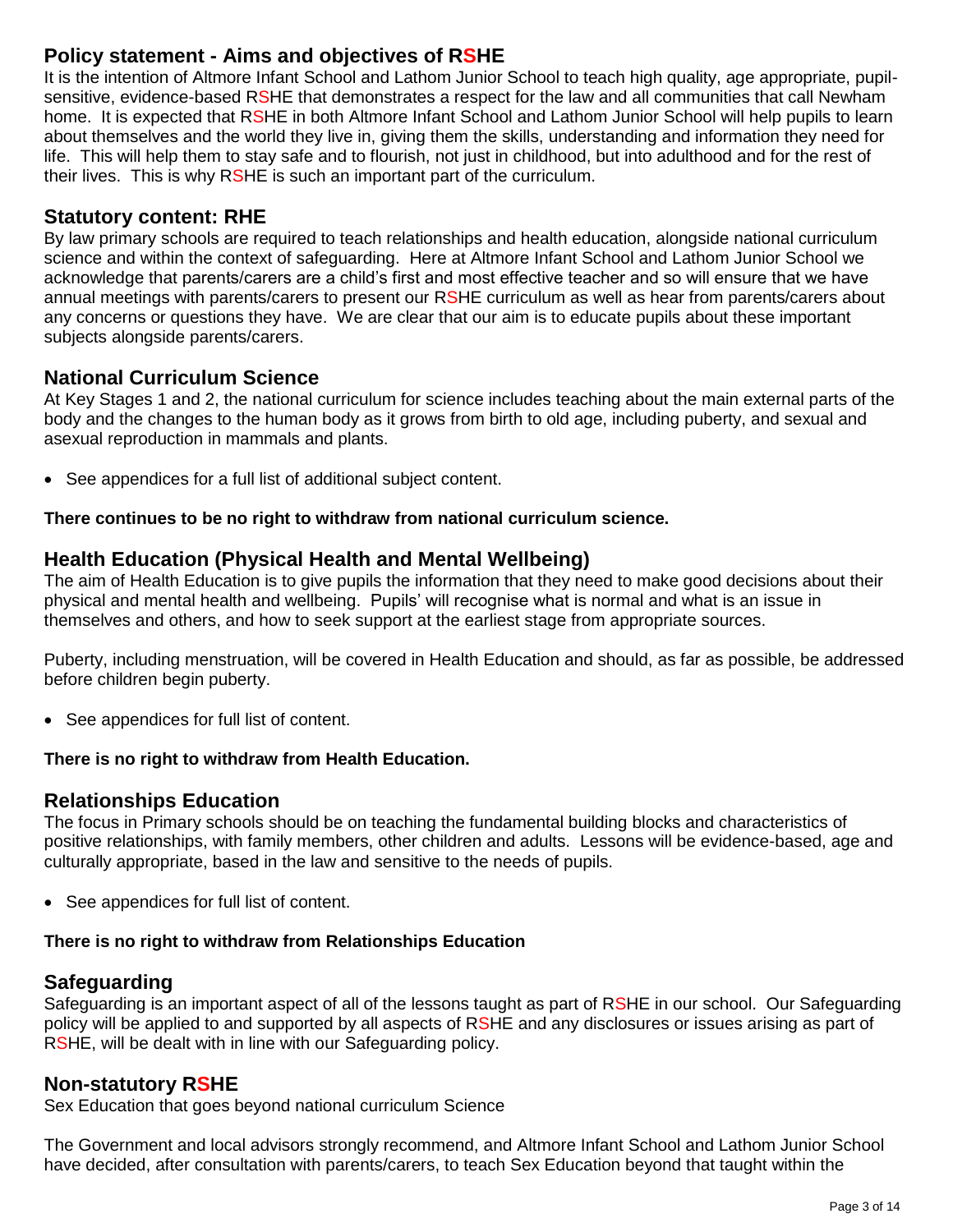Science curriculum. The school will be teaching about 'How a baby is conceived and is born' in Years (5/6) following on from the national Science curriculum, which teaches about sexual reproduction in mammals in Year 5. Sex education at Altmore Infant School and Lathom Junior School will be taught by trained staff in an age appropriate and sensitive way and we believe will help children to be ready for their move to secondary school.

# **The right of parents/carers to withdraw their children from non-statutory RSHE**

Parents/carers have a right to withdraw their children from non-statutory RSHE, i.e. '*How a human baby is conceived and is born'*, following a meeting with a member of the Senior Leadership Team (SLT) to discuss their concerns. The school will document this process.

# **Equality**

- The school will comply with the relevant requirements of the Equality Act 2010 and the Public Sector Equalities Duty (2014): schools must not unlawfully discriminate against pupils or allow children to be bullied because of their age, sex, race, disability, religion or belief, gender reassignment, pregnancy or maternity, marriage or civil partnership, or sexual orientation (Protected Characteristics).
- The delivery of the content of RSHE will be made accessible to all pupils, including those with SEND.
- Our school celebrates difference and diversity. The bullying of anyone for any reason is not acceptable. It is expected that our relationships education curriculum will lead to a stronger sense of community, mutual respect and give pupils a sense of responsibility. This will help, to keep Altmore Infant School and Lathom Junior School a safe, inclusive and caring place for all, upholding the core values and ethos of the school.

# **Monitoring evaluation and assessment**

- To ensure that the teaching and learning in RSHE in our school is of the highest standard, it will be monitored by our RSHE curriculum leaders: Ceri Carpenter (Altmore) and Fahima Robbani (Lathom).
- The school will assess pupils' learning and progress through following the units and programmes of work completed in the Jigsaw scheme of work.
- The school will evidence pupils' learning and progress by collating pupil voice through interviews, children's work books, assemblies, etc.
- This is important because it prepares children for future life experiences, and enables them to make informed choices and decisions.

## **Resources**

The school will draw from a number of educational resources – Jigsaw, Pop'n'Olly books, The Great Big Book of Families.

It is the role of the RSHE subject leader to ensure that resources are appropriate and up to date for the school's use in teaching RSHE

## **RSHE curriculum lead teacher**

Any queries about this policy should be addressed to the Executive Headteacher – Sarah Rowlands.

*Developed from materials shared with Jo Sell from Tower Hamlets LA and used with permission*

*Approved by: Newham LA; Newham SACRE, NAPNH and NASH*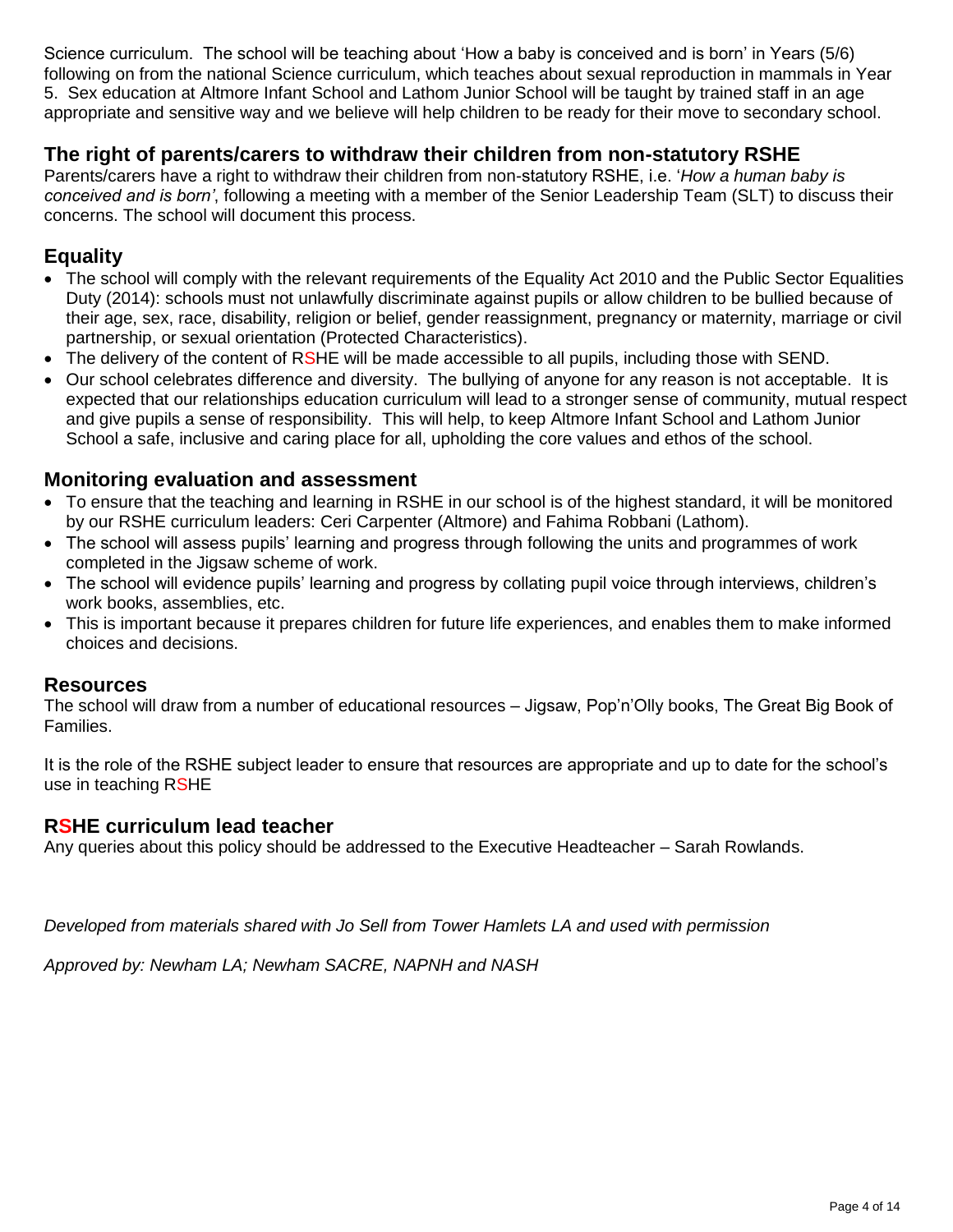# **Appendix 1**

Information about how and why RSHE will be taught at Altmore Infant School and Lathom Junior School

- Why are we teaching RSHE?
- Because it is the right thing to do.
- Our children are growing up in an increasingly complex world with new opportunities, but also new challenges. As a school we want our pupils to flourish in the world they find themselves and to work hard throughout all curriculum areas to give our pupils the skills and knowledge they need to do that. RSHE teaching is an important part of equipping our pupils for life in 21<sup>st</sup> century Britain, enabling them to embrace diversity, make the most of technology (acknowledging that the requirements of the *Computing* curriculum are ever changing as new technologies are developed); understand the importance of, and develop the skills which lead to them being able to sustain healthy and strong relationships.
- Relationships and Health education is a statutory requirement for all primary schools in England. The Government, Ofsted and local advisors recommend that sex education (how a baby is conceived and born) is also taught in primary school – this will continue to be taught in Year 6.
- At Altmore Infant School and Lathom Junior School we have decided to teach sex education, '*How babies are conceived and born'* because young people tell us that the school is a trusted place where they would like to learn RSHE. (Sell 2019). We believe that by teaching this topic here, it will help to equip our pupils for the transition to secondary school where they may learn about sex from less reliable sources such as friends or older children in the playground. The decision to teach sex education was taken following consultation with parents/carers and Governors.
- The teaching of RSHE at Altmore Infant School and Lathom Junior School is informed by the law, national RSHE guidance and the national curriculum set out by the DfE as well as, the school ethos and policies already developed. Below is a list of some of the documents that have been taken into consideration when preparing this policy.
	- Statutory Guidance on RSHE 2019 *Relationships Education, Relationships and Sex Education (RSE) and Health Education Statutory Guidance for governing bodies, proprietors, head teachers, principals, senior leadership teams, teachers*
	- Equality Act 2010 and The Public Sector Equality Duty 2014
	- School ethos and educational aims.
- The teaching of RSHE in Altmore Infant School and Lathom Junior School is delivered within and influenced by all relating school policies
	- Behaviour policy
	- Anti-bullying policy
	- Equality policy or statement
	- Safeguarding policy
	- Science policy
- How will we ensure lessons are taught sensitively?

Puberty and menstruation and human reproduction and birth are seen as sensitive topics to teach in RSHE and therefore we will put in special measures, including an overview, to make sure that pupils feel at ease when talking about these topics.

- Single sex classes for some lessons, so that children feel less self-conscious and students may be more relaxed and feel able to ask questions
- Use of anonymous question boxes
- Same sex teachers for single sex groups (where possible)
- The curriculum guidance will be followed explicitly
- Information meeting for parents re. the content and delivery of the sessions
- When will RSHE will be taught?
	- RHE is taught throughout the year as part of class time, Sex education and human reproduction is taught in Year 6 during the summer term.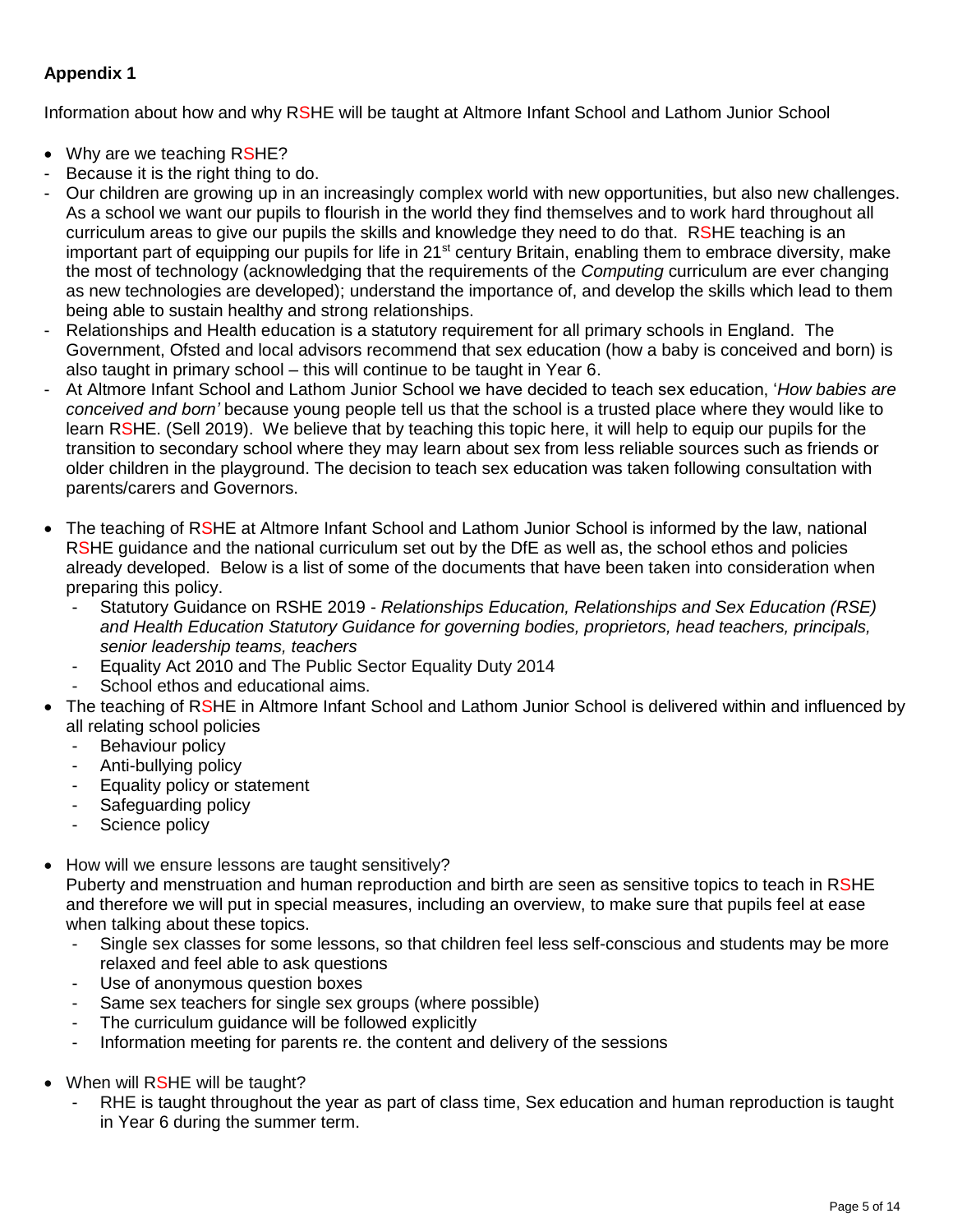- How will we ensure communication with parents/carers?
	- Altmore Infant School and Lathom Junior School work with parents/carers and want to communicate what is going on in RSHE. Our aim is to offer a series of meetings for each year group to explain what will happen in RSHE, so that parents/carers can, if they wish, talk to their children ahead of lessons. This will allow parents/carers to be ready for any questions that their child may have concerning what they have learnt in school.
	- Whenever sex education (how a baby is made and born), outside of the national curriculum for science, is being taught, we will organise an additional parents information meeting. Our intention is to make these lessons as sensitive to the background of all our pupils as possible and our hope is that they will all remain in the lesson so that they learn facts from a teacher or nurse rather than second-hand in the playground. However, the school respects the right of parents/carers to remove their children from sex education if they wish. Parents/carers who wish to remove their children from sex education need to inform the school in writing, following a meeting with someone from the SLT to discuss concerns, alternative provision can be made for the child. This process will be documented.
- Who will be teaching RSHE?
	- RHE will be taught by class teachers, Sex education will be taught by specific staff.
- What training will staff be given?
	- Borough-wide training is available to schools for staff and in the summer term 2020 lead RSHE teachers will be provided with a training package that can be used by them to train others delivering RSHE in their school.
- What materials will be used to deliver RSHE?

In Altmore Infant School and Lathom Junior School we have chosen to use a variety of materials to deliver RSHE, from whichever source we think is best suited to our pupils. We do however, use the Jigsaw scheme of work and resources produced by the PSHE association for much of our teaching of RSHE.

#### **Scheme of work**

It is the aim of Altmore Infant School and Lathom Junior School to provide all our pupils with high quality, pupilsensitive, evidence-based and age and developmentally appropriate RSHE that is sensitive to our pupils background and needs. If there are any questions about what we teach and why then please contact Sarah Rowlands.

*Approved by: Newham LA; Newham SACRE, NAPNH and NASH*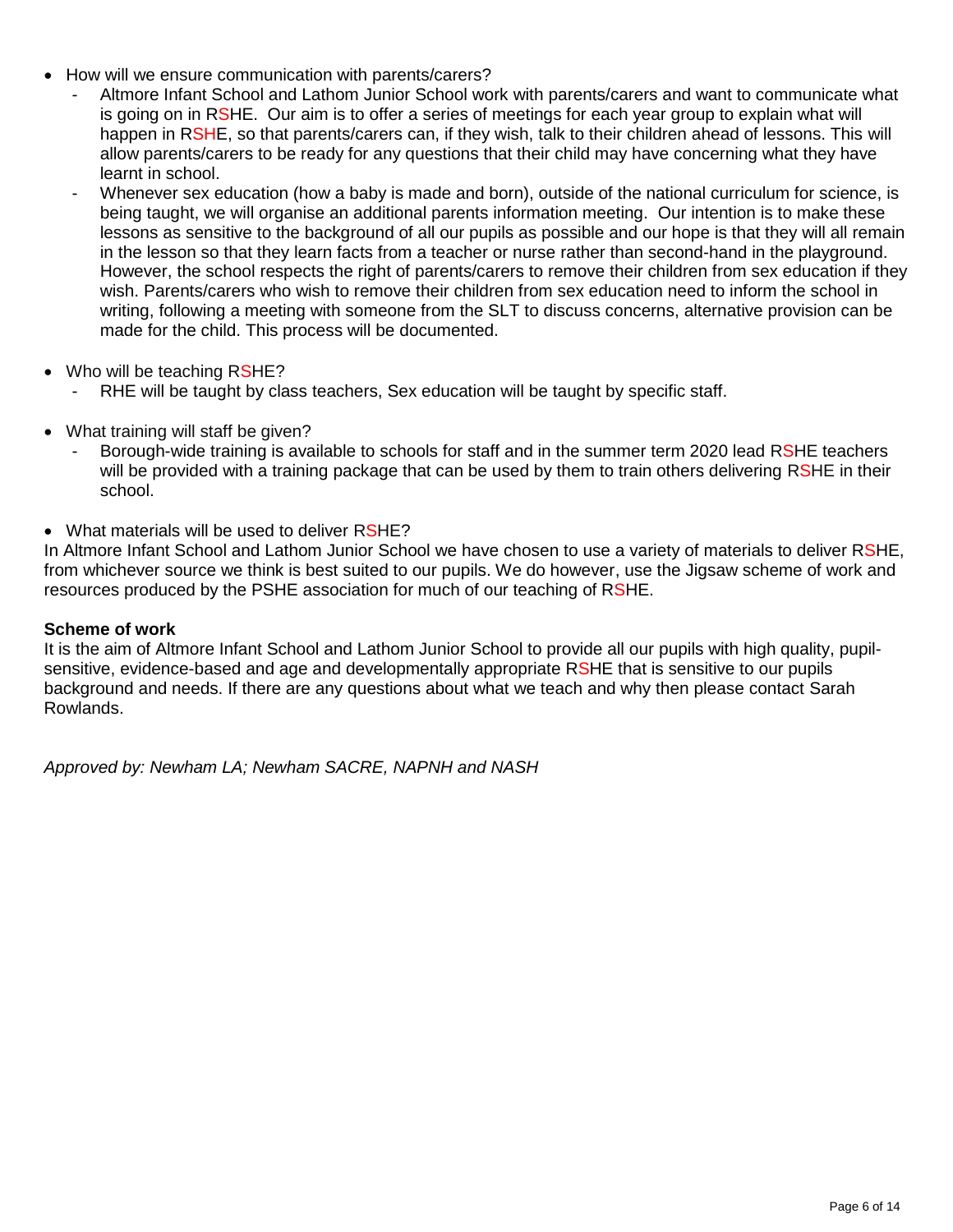Borough-wide consultation has taken place concerning the implementation of the 2020 guidance in RSHE (tick as appropriate)

| <b>Pupils</b> | Parents/carers | Community | Faith  | ∟ocal      | 「eachers | Ofsted | School    | A | Professional |
|---------------|----------------|-----------|--------|------------|----------|--------|-----------|---|--------------|
|               |                | aroups    | aroups | councilors |          |        | Governors |   | Associations |
|               |                |           |        |            |          |        |           |   |              |

# School consultation taken place concerning the implementation of the 2020 guidance in RSHE

|             | Parents/carers | l eachers | School<br>Governors |
|-------------|----------------|-----------|---------------------|
| Date        |                |           |                     |
| What we did |                |           |                     |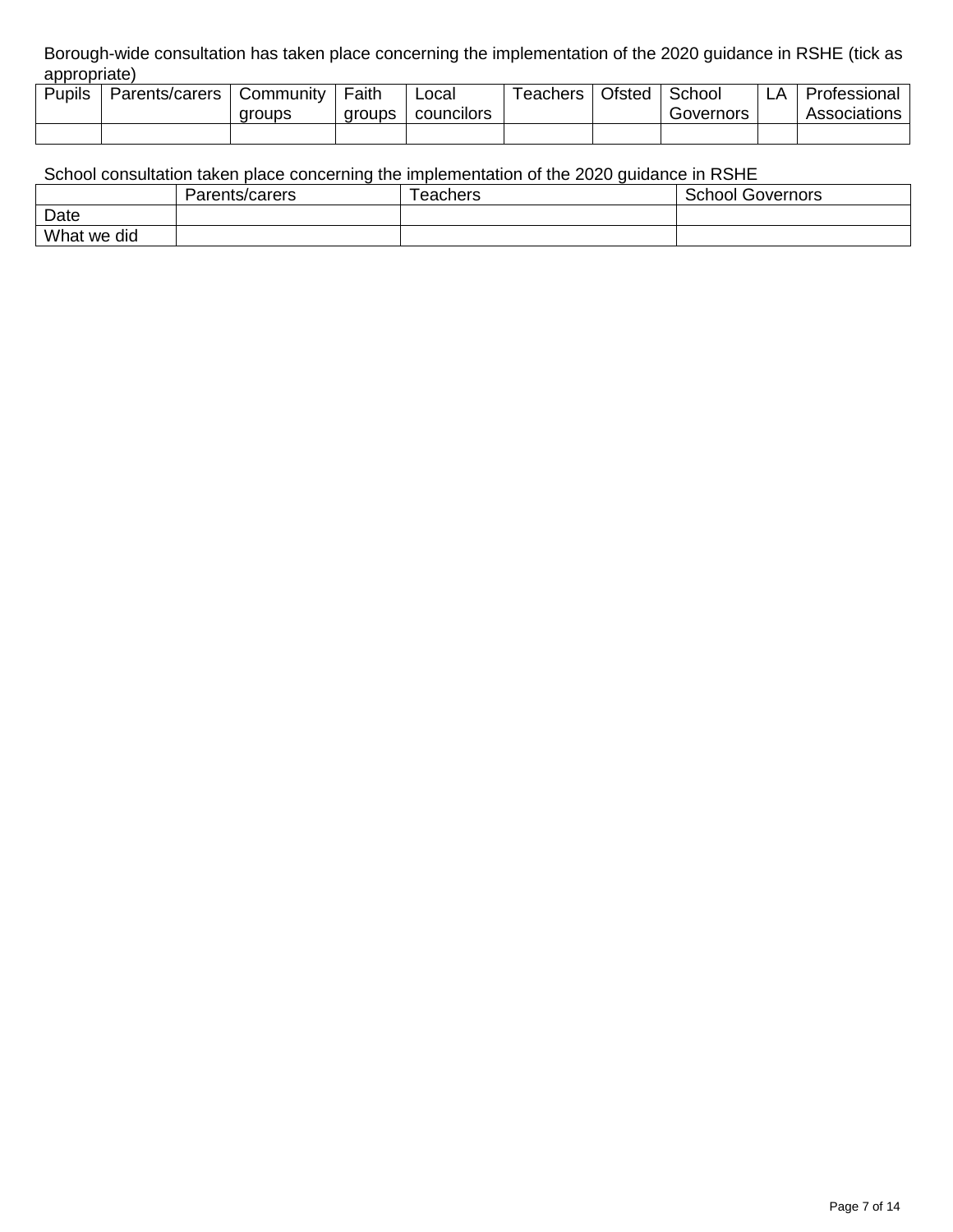#### **Newham Primary RSHE Policy Appendix 2**

Explanation of terms:

- Relationships, Sex and Health Education (RSHE), is the term most often used by schools in Newham. Health education appears in the same set of guidance from the DfE (2019) is very closely related to relationships and sex education and is often linked in lessons.
- Relationships education (Rel Ed) this, along with health education (HE) is statutory in all primary schools and includes topics like the importance of positive relationships, families and friends, healthy eating and hygiene.
- Relationships and sex education (RSE) sexual reproduction in animals is taught as part of national curriculum science in Year 5, human reproduction is often included at the end of key stage 2, following on from the science curriculum in Year 5. Beyond that sex education is non-statutory in primary schools.

#### **Lesson overview and long-term plan for primary RSHE**

This long-term plan contains all the topics that the RSHE guidance says primary school pupils should know by the time they leave primary school.

| School<br>Year | National Curriculum subjects                                                                                                                                                                  | <b>RSHE Lesson Content</b>                                                                                                                                                                                                                                                                                                                                                                                                                                                                                                                                                                                                                                                                                                                                                                                                                                                                                                                    | <b>Notes</b>                                                                                                                                                                                                                                                                                                                                                                                                                                                                                                                                                                                                                                                                                                                   |
|----------------|-----------------------------------------------------------------------------------------------------------------------------------------------------------------------------------------------|-----------------------------------------------------------------------------------------------------------------------------------------------------------------------------------------------------------------------------------------------------------------------------------------------------------------------------------------------------------------------------------------------------------------------------------------------------------------------------------------------------------------------------------------------------------------------------------------------------------------------------------------------------------------------------------------------------------------------------------------------------------------------------------------------------------------------------------------------------------------------------------------------------------------------------------------------|--------------------------------------------------------------------------------------------------------------------------------------------------------------------------------------------------------------------------------------------------------------------------------------------------------------------------------------------------------------------------------------------------------------------------------------------------------------------------------------------------------------------------------------------------------------------------------------------------------------------------------------------------------------------------------------------------------------------------------|
|                | That should be seen as part<br>of the RSHE curriculum, but<br>may be taught in other<br>subjects, as well as part of a<br>school wide, integrated or<br>cross curricular approach to<br>RSHE. | Following consultation with governors,<br>teachers, councillors, parents/carers,<br>children and young people.<br>In line with the DfE Statutory Guidance<br>for RSHE (2019)                                                                                                                                                                                                                                                                                                                                                                                                                                                                                                                                                                                                                                                                                                                                                                  |                                                                                                                                                                                                                                                                                                                                                                                                                                                                                                                                                                                                                                                                                                                                |
| $1 - 6$        |                                                                                                                                                                                               | <b>Caring friendships</b><br>How to recognise who to trust and who<br>not to trust, how to judge when a<br>friendship is making them feel unhappy<br>or uncomfortable, managing conflict,<br>how to manage these situations and<br>how to seek help or advice from others,<br>if needed.<br><b>Respectful relationships</b><br>The importance of respecting others,<br>even when they are very different from<br>them (for example, physically, in<br>character, personality or backgrounds),<br>or make different choices or have<br>different preferences or beliefs.<br>The conventions of courtesy and<br>manners.<br>That in school and in wider society they<br>can expect to be treated with respect<br>by others, and that in turn they should<br>show due respect to others, including<br>those in positions of authority.<br><b>Being safe</b><br>Different types of bullying (including<br>cyberbullying), the impact of bullying, | Some topics should be<br>reiterated in age appropriate<br>ways in each year of primary<br>school to build on previous<br>teaching. A number of these<br>over-arching topics are<br>included in this year 1-6<br>section.<br>Minority family backgrounds<br>should be included here in a<br>natural and caring way.<br>Respect for difference may<br>not mean agreement with, but<br>by fostering respectful<br>relationships the school will<br>help pupils to adopt a positive<br>approach to difference.<br>Scientific names for genitals,<br>i.e. vulva and penis should be<br>used at an early stage for<br>safeguarding reasons and<br>should form part of the<br>school's safeguarding policy.<br>Children should not be |
|                |                                                                                                                                                                                               | responsibilities of bystanders (primarily<br>reporting bullying to an adult) and how<br>to get help.<br>How to report concerns or abuse, and                                                                                                                                                                                                                                                                                                                                                                                                                                                                                                                                                                                                                                                                                                                                                                                                  | expected to draw or discuss at<br>length these body parts and<br>the acknowledgement that<br>families may also use other                                                                                                                                                                                                                                                                                                                                                                                                                                                                                                                                                                                                       |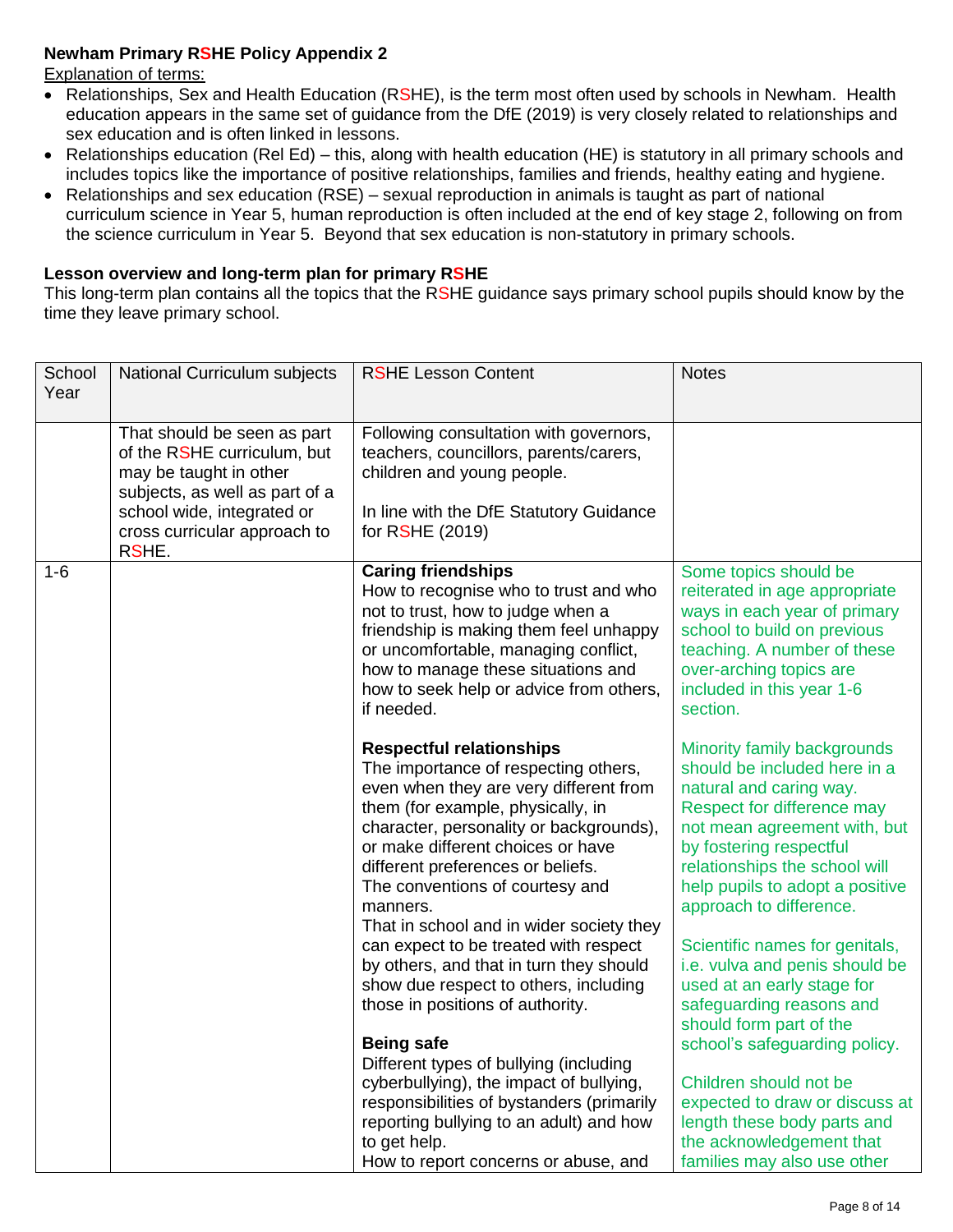| School  | National Curriculum subjects | <b>RSHE Lesson Content</b>                                                      | <b>Notes</b>                                            |
|---------|------------------------------|---------------------------------------------------------------------------------|---------------------------------------------------------|
| Year    |                              |                                                                                 |                                                         |
| $1 - 6$ |                              | the vocabulary and confidence needed                                            | words for genitals should also                          |
|         |                              | to do so.                                                                       | be mentioned and respected.                             |
|         |                              | Where to get advice e.g. family, school                                         | Vagina is an internal organ                             |
|         |                              | and/or other sources.                                                           | and should not need to be                               |
|         |                              |                                                                                 | mentioned until teaching                                |
|         |                              | <b>Physical health and fitness</b>                                              | about puberty or reproduction.                          |
|         |                              | How and when to seek support<br>including which adults to speak to in           |                                                         |
|         |                              | school if they are worried about their                                          |                                                         |
|         |                              | health.                                                                         |                                                         |
|         |                              |                                                                                 |                                                         |
|         |                              | <b>Healthy eating</b>                                                           |                                                         |
|         |                              | The characteristics of a poor diet and                                          |                                                         |
|         |                              | risks associated with unhealthy eating                                          |                                                         |
|         |                              | (including, for example, obesity and<br>tooth decay) and other behaviours.      |                                                         |
|         |                              |                                                                                 |                                                         |
|         |                              | <b>Health and prevention</b>                                                    |                                                         |
|         |                              | The importance of sufficient good                                               |                                                         |
|         |                              | quality sleep for good health and that a                                        |                                                         |
|         |                              | lack of sleep can affect weight, mood                                           |                                                         |
|         |                              | and ability to learn.                                                           |                                                         |
|         |                              | <b>Basic first aid</b>                                                          |                                                         |
|         |                              | How to make a clear and efficient call                                          |                                                         |
|         |                              | to emergency services if necessary.                                             |                                                         |
| $1 - 2$ |                              | Families and people who care for us<br>That families are important for children | The Great Big Book of<br>Families is just one example a |
|         |                              | growing up because they can give love,                                          | good key stage 1 resource for                           |
|         |                              | security and stability.                                                         | introducing the idea of                                 |
|         |                              | That others' families, either in school or                                      | sameness and difference in                              |
|         |                              | in the wider world, sometimes look                                              | families. It would also be a                            |
|         |                              | different from their family, but that they                                      | good book to recommend to                               |
|         |                              | should respect those differences and<br>know that other children's families are | parents/carers for use at                               |
|         |                              | also characterised by love and care.                                            | home.                                                   |
|         |                              |                                                                                 |                                                         |
|         |                              | <b>Caring friendships</b>                                                       |                                                         |
|         |                              | How important friendships are in                                                |                                                         |
|         |                              | making us feel happy and secure, and                                            |                                                         |
|         |                              | how people choose and make friends.<br>That healthy friendships are positive to |                                                         |
|         |                              | others, and do not make others feel                                             |                                                         |
|         |                              | lonely or excluded.                                                             |                                                         |
|         |                              | That most friendships have ups and                                              |                                                         |
|         |                              | downs, and that these can often be                                              |                                                         |
|         |                              | worked through so that the friendship is                                        |                                                         |
|         |                              | repaired or even strengthened and that                                          |                                                         |
|         |                              | resorting to violence is never right.                                           |                                                         |
|         |                              | <b>Being safe</b>                                                               |                                                         |
|         |                              | What sorts of boundaries are                                                    |                                                         |
|         |                              | appropriate in friendships with peers                                           |                                                         |
|         |                              | and others (including in a digital                                              |                                                         |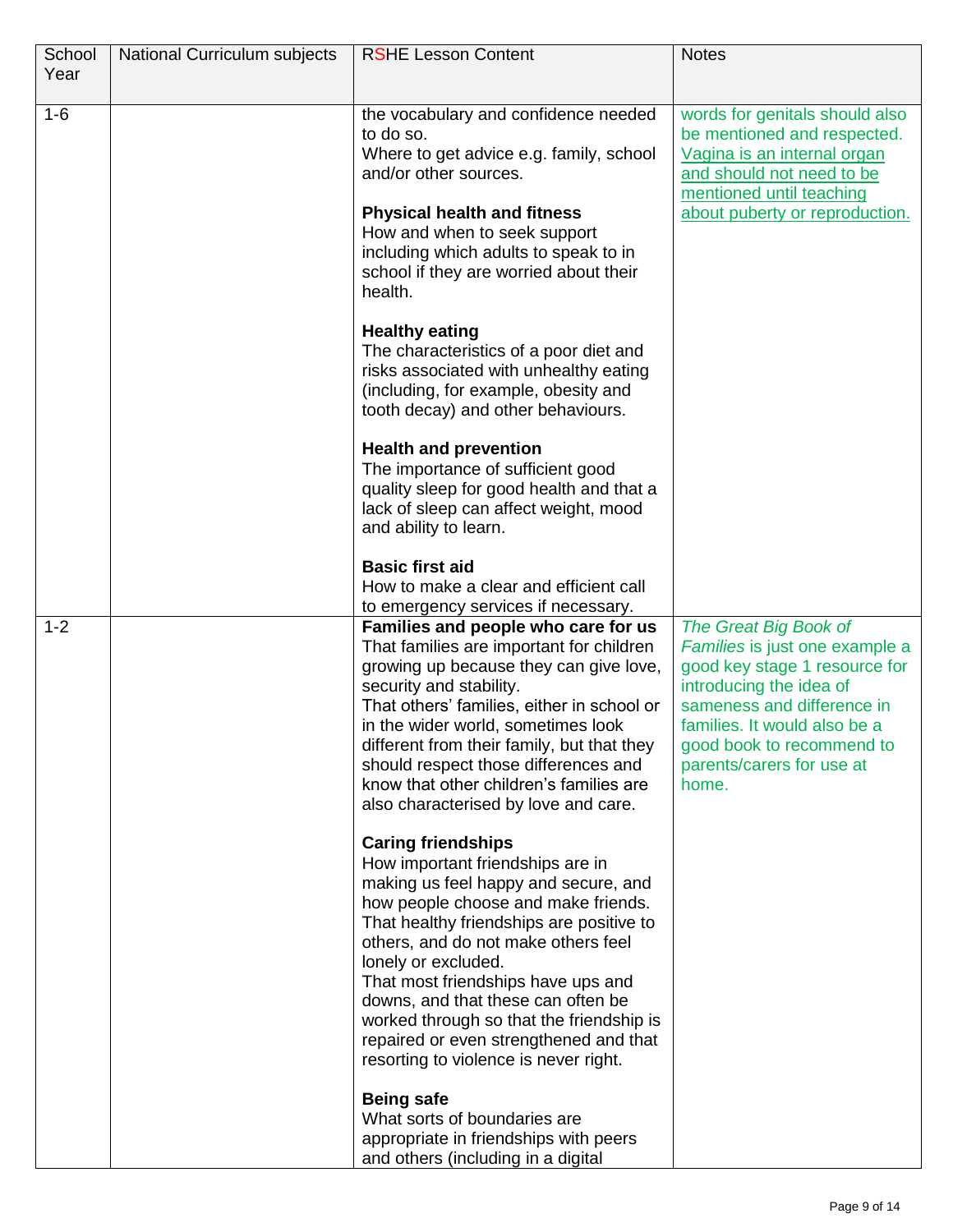| School | National Curriculum subjects                                                                                                                                                                                                                                 | <b>RSHE Lesson Content</b>                                                                                                                                                                                                                                                                                                                                                                                            | <b>Notes</b> |
|--------|--------------------------------------------------------------------------------------------------------------------------------------------------------------------------------------------------------------------------------------------------------------|-----------------------------------------------------------------------------------------------------------------------------------------------------------------------------------------------------------------------------------------------------------------------------------------------------------------------------------------------------------------------------------------------------------------------|--------------|
| Year   |                                                                                                                                                                                                                                                              |                                                                                                                                                                                                                                                                                                                                                                                                                       |              |
|        |                                                                                                                                                                                                                                                              |                                                                                                                                                                                                                                                                                                                                                                                                                       |              |
|        |                                                                                                                                                                                                                                                              | context).<br>About the concept of privacy and the<br>implications of it for both children and<br>adults; including that it is not always<br>right to keep secrets if they relate to<br>being safe.                                                                                                                                                                                                                    |              |
|        |                                                                                                                                                                                                                                                              | <b>Mental wellbeing</b><br>That there is a normal range of<br>emotions (e.g. happiness, sadness,<br>anger, fear, surprise, nervousness) and<br>the scale of emotions that all humans<br>experience in relation to different<br>experiences and situations.<br>How to recognise and talk about their<br>emotions, including having a varied<br>vocabulary to use when talking about<br>their own and others' feelings. |              |
|        | <b>Computing</b><br>Use technology safely and<br>respectfully, keeping<br>personal information private;<br>where to go for help when<br>they have concerns about<br>content or contact on the<br>internet                                                    | Internet safety how to keep safe online<br>and seek help if needed<br>That for most people the internet is an<br>integral part of life and has many<br>benefits.                                                                                                                                                                                                                                                      |              |
|        | P.E<br>Able to engage in competitive<br>and cooperative physical<br>activities in a range of<br>increasingly challenging<br>situations.                                                                                                                      | <b>Physical health and fitness</b><br>The characteristics and mental and<br>physical benefits of an active lifestyle.                                                                                                                                                                                                                                                                                                 |              |
|        |                                                                                                                                                                                                                                                              | <b>Health and prevention</b><br>Safe and unsafe exposure to the sun,<br>and how to reduce the risk of sun<br>damage, including skin cancer.<br>Dental health and the benefits of good<br>oral hygiene and dental flossing,<br>including regular check-ups at the<br>dentist.<br>Personal hygiene and germs including<br>bacteria, viruses, how they are spread<br>and treated, and the importance of<br>handwashing.  |              |
|        | <b>Science</b><br>Notice that animals, including<br>humans, have offspring<br>which grow into adults<br>Find out about and describe<br>the basic needs of animals,<br>including humans, for survival<br>(water, food and air)<br>Describe the importance for | Growing and that people change as<br>they grow.<br>Good health and how eating the right<br>sorts of food in the right quantities,<br>drinking enough, air quality, exercise<br>and hygiene has an effect on health.<br>Can be linked to R(S)HE healthy eating<br>and health and prevention.                                                                                                                           |              |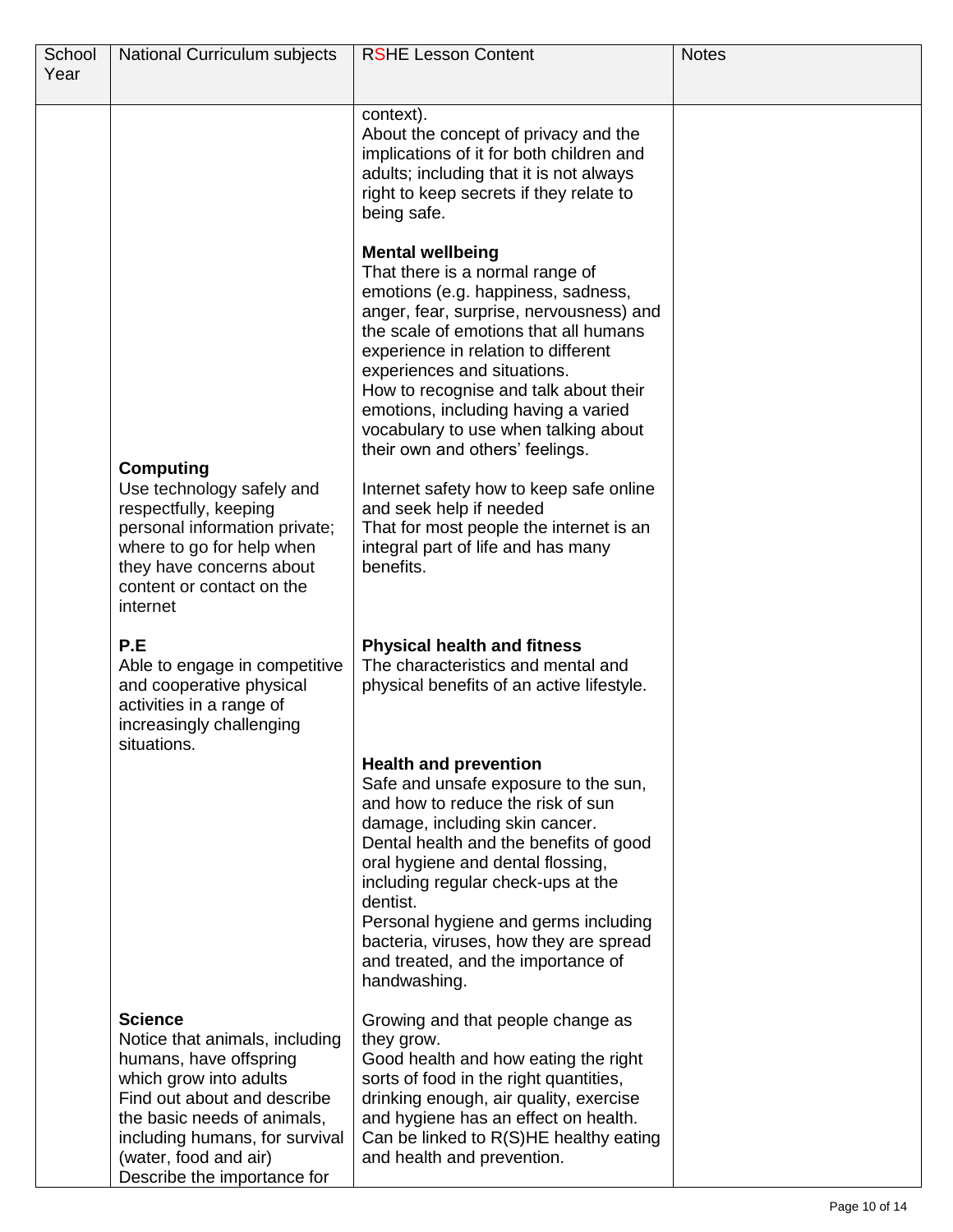| School  | National Curriculum subjects               | <b>RSHE Lesson Content</b>                                                        | <b>Notes</b> |
|---------|--------------------------------------------|-----------------------------------------------------------------------------------|--------------|
| Year    |                                            |                                                                                   |              |
|         | humans of exercise, eating                 |                                                                                   |              |
|         | the right amounts of different             |                                                                                   |              |
|         | types of food, and hygiene                 |                                                                                   |              |
| $3 - 4$ |                                            | Families and people who Care for                                                  |              |
|         |                                            | me<br>That stable, caring relationships, which                                    |              |
|         |                                            | may be of different types, are at the                                             |              |
|         |                                            | heart of happy families, and are                                                  |              |
|         |                                            | important for children's security as they                                         |              |
|         |                                            | grow up.<br>That marriage represents a formal and                                 |              |
|         |                                            | legally recognised commitment of two                                              |              |
|         |                                            | people to each other which is intended                                            |              |
|         |                                            | to be lifelong.                                                                   |              |
|         |                                            | How to recognise if family relationships<br>are making them feel unhappy or       |              |
|         |                                            | unsafe, and how to seek help or advice                                            |              |
|         |                                            | from others if needed.                                                            |              |
|         |                                            | <b>Caring relationships</b>                                                       |              |
|         |                                            | The characteristics of friendships,                                               |              |
|         |                                            | including mutual respect, truthfulness,<br>trustworthiness, loyalty, kindness,    |              |
|         |                                            | generosity, trust, sharing interests and                                          |              |
|         |                                            | experiences and support with problems                                             |              |
|         |                                            | and difficulties                                                                  |              |
|         |                                            | <b>Respectful relationships</b>                                                   |              |
|         |                                            | Practical steps they can take in a range                                          |              |
|         |                                            | of different contexts to improve or                                               |              |
|         |                                            | support respectful relationships.                                                 |              |
|         |                                            | The importance of self-respect and how<br>this links to their own happiness.      |              |
|         |                                            | What a stereotype is, and how                                                     |              |
|         |                                            | stereotypes can be unfair, negative or                                            |              |
|         |                                            | destructive.                                                                      |              |
|         |                                            | The importance of permission-seeking<br>and giving in relationships with friends, |              |
|         |                                            | peers and adults.                                                                 |              |
|         | <b>Computing</b>                           | <b>Online relationships</b>                                                       |              |
|         | Use technology safely,                     | That people sometimes behave                                                      |              |
|         | respectfully and responsibly,<br>recognise | differently online, including by<br>pretending to be someone they are not.        |              |
|         | acceptable/unacceptable                    | That the same principles apply to online                                          |              |
|         | behaviour, identify a range of             | relationships as to face-to face                                                  |              |
|         | ways to report concerns                    | relationships, including the importance                                           |              |
|         | about content and contact                  | of respect for others online including<br>when we are anonymous.                  |              |
|         |                                            | The rules and principles for keeping                                              |              |
|         |                                            | safe online, how to recognise risks,                                              |              |
|         |                                            | harmful content and contact, and how                                              |              |
|         |                                            | to report them                                                                    |              |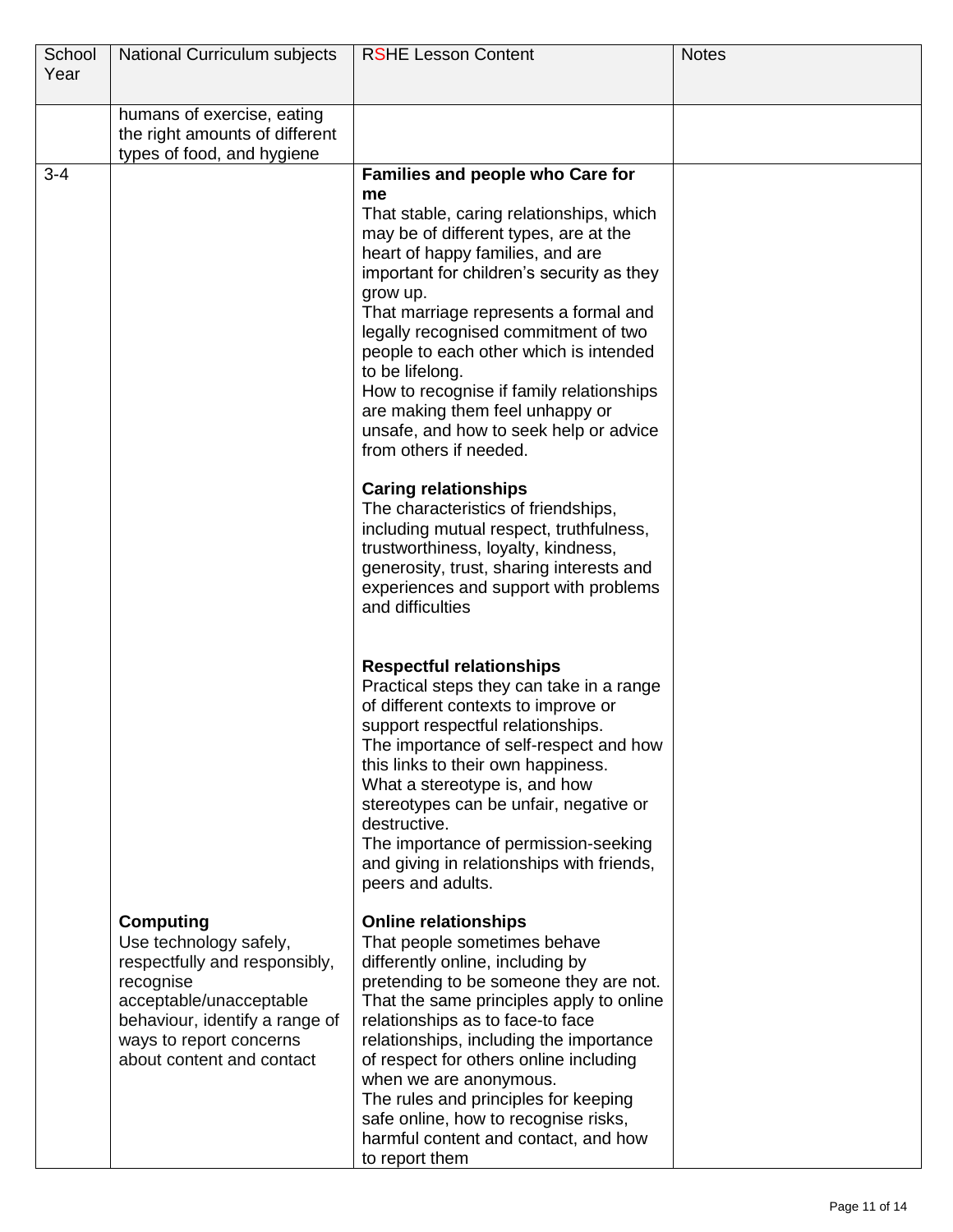| School | National Curriculum subjects   | <b>RSHE Lesson Content</b>                                                  | <b>Notes</b>                     |
|--------|--------------------------------|-----------------------------------------------------------------------------|----------------------------------|
| Year   |                                |                                                                             |                                  |
|        |                                |                                                                             |                                  |
|        |                                | <b>Being safe</b>                                                           |                                  |
|        |                                | That each person's body belongs to                                          |                                  |
|        |                                | them, and the differences between                                           |                                  |
|        |                                | appropriate and inappropriate or unsafe                                     |                                  |
|        |                                | physical, and other, contact. How to                                        |                                  |
|        |                                | respond safely and appropriately to                                         |                                  |
|        |                                | adults they may encounter (in all                                           |                                  |
|        |                                | contexts, including online) that they do                                    |                                  |
|        |                                | not know.                                                                   |                                  |
|        |                                | How to recognise and report feelings of                                     |                                  |
|        |                                | being unsafe or feeling bad about any                                       |                                  |
|        |                                | adult.                                                                      |                                  |
|        |                                | How to ask for advice or help for                                           |                                  |
|        |                                | themselves or others, and to keep                                           |                                  |
|        |                                | trying until they are heard.                                                |                                  |
|        |                                |                                                                             |                                  |
|        |                                | <b>Mental wellbeing</b>                                                     |                                  |
|        |                                | That mental wellbeing is a normal part<br>of daily life, in the same way as |                                  |
|        |                                | physical health.                                                            |                                  |
|        |                                | How to judge whether what they are                                          |                                  |
|        |                                | feeling and how they are behaving is                                        |                                  |
|        |                                | appropriate and proportionate.                                              |                                  |
|        |                                | The benefits of physical exercise, time                                     |                                  |
|        |                                | outdoors, community participation,                                          |                                  |
|        |                                | voluntary and service-based activity on                                     |                                  |
|        |                                | mental wellbeing and happiness.                                             |                                  |
|        |                                | Simple self-care techniques, including                                      |                                  |
|        |                                | the importance of rest, time spent with                                     |                                  |
|        |                                | friends and family and the benefits of                                      |                                  |
|        |                                | hobbies and interests.                                                      |                                  |
|        |                                | Isolation and loneliness can affect                                         |                                  |
|        |                                | children and that it is very important for                                  |                                  |
|        |                                | children to discuss their feelings with an                                  |                                  |
|        |                                | adult and seek support.                                                     |                                  |
|        |                                | Where and how to seek support                                               |                                  |
|        |                                | (including recognising the triggers for                                     |                                  |
|        |                                | seeking support), including whom in                                         |                                  |
|        |                                | school they should speak to if they are                                     |                                  |
|        |                                | worried about their own or someone                                          |                                  |
|        |                                | else's mental wellbeing or ability to                                       |                                  |
|        |                                | control their emotions (including issues                                    |                                  |
|        |                                | arising online).                                                            |                                  |
|        |                                |                                                                             |                                  |
|        | <b>Computing</b>               | Internet safety and harms                                                   | Computing is included here       |
|        | Use technology safely,         | About the benefits of rationing time                                        | too as in the guidance it is     |
|        | respectfully and responsibly,  | spent online, the risks of excessive time                                   | separated into relationships     |
|        | recognise                      | spent on electronic devices and the                                         | education and health             |
|        | acceptable/unacceptable        | impact of positive and negative content                                     | education. In reality internet   |
|        | behaviour, identify a range of | online on their own and others' mental                                      | safety is likely to be taught in |
|        | ways to report concerns        | and physical wellbeing.                                                     | both computing and R(S)HE,       |
|        | about content and contact      | Why social media, some computer                                             | with relationships and health    |
|        |                                | games and online gaming, for example,                                       | education being merged into      |
|        |                                | are age restricted.                                                         | one lesson.                      |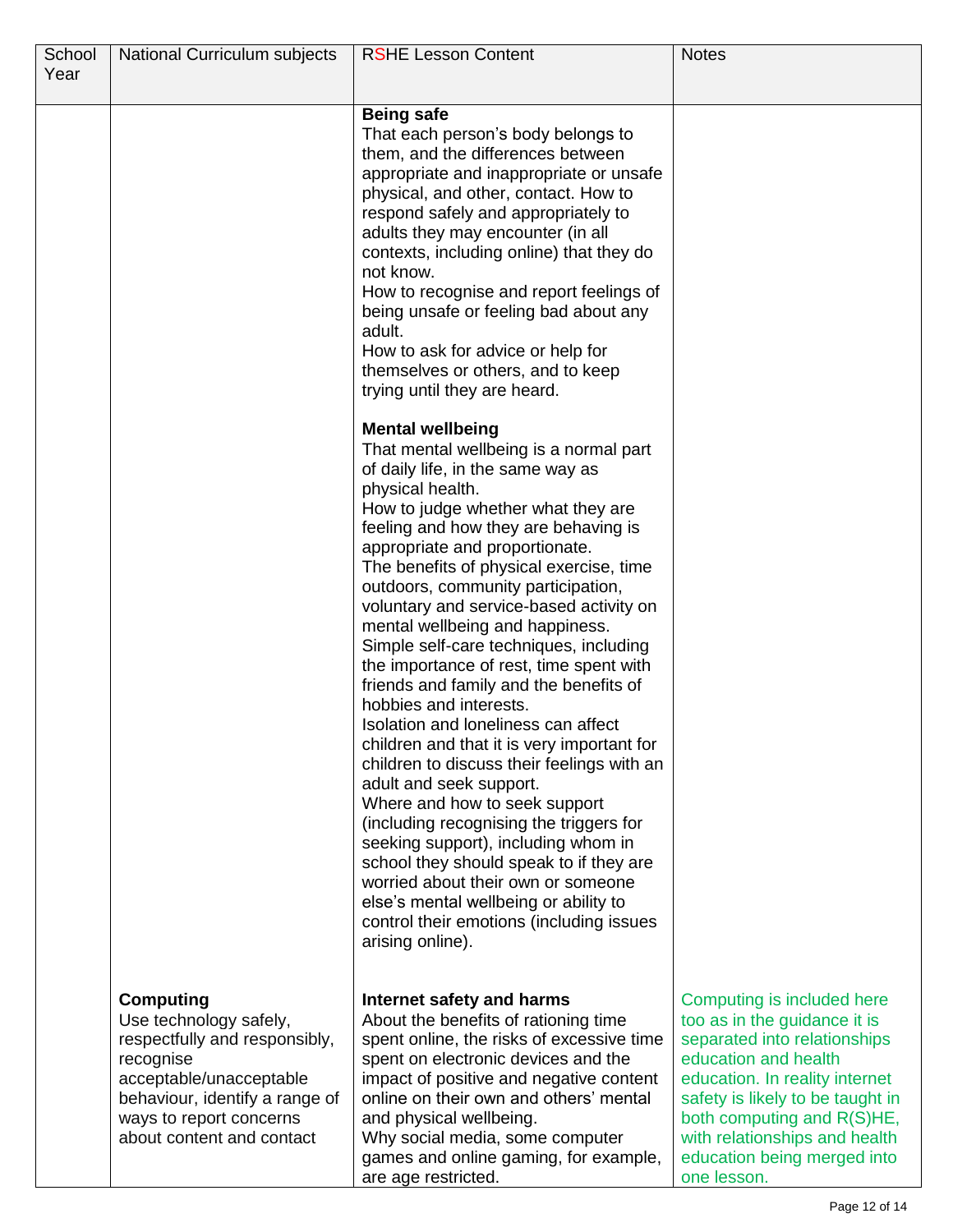| School<br>Year | National Curriculum subjects                                                                                                                                             | <b>RSHE Lesson Content</b>                                                                                                                                                                                                                                                                                                                       | <b>Notes</b>                                                                                                                                                                                                                                     |
|----------------|--------------------------------------------------------------------------------------------------------------------------------------------------------------------------|--------------------------------------------------------------------------------------------------------------------------------------------------------------------------------------------------------------------------------------------------------------------------------------------------------------------------------------------------|--------------------------------------------------------------------------------------------------------------------------------------------------------------------------------------------------------------------------------------------------|
|                |                                                                                                                                                                          |                                                                                                                                                                                                                                                                                                                                                  |                                                                                                                                                                                                                                                  |
|                |                                                                                                                                                                          | Where and how to report concerns and<br>get support with issues online.                                                                                                                                                                                                                                                                          |                                                                                                                                                                                                                                                  |
|                | <b>Science</b><br>Identify that animals,<br>including humans, need the<br>right types and amount of<br>nutrition and get nutrition<br>from what they eat.                | <b>Healthy eating</b><br>What constitutes a healthy diet<br>(including understanding calories and<br>other nutritional content)                                                                                                                                                                                                                  |                                                                                                                                                                                                                                                  |
|                | <b>PE</b><br>Learn how to lead healthy,<br>active lives.<br>Use running, jumping,<br>throwing and catching in<br>isolation and in combination<br>Play competitive games. | <b>Physical health and fitness</b><br>The importance of building regular<br>exercise into daily and weekly routines<br>and how to achieve this; for example,<br>walking or cycling to school, a daily<br>active mile or other forms of regular,<br>vigorous exercise.<br>The risks associated with an inactive<br>lifestyle (including obesity). |                                                                                                                                                                                                                                                  |
|                |                                                                                                                                                                          | <b>Health and prevention</b><br>The facts and science relating to<br>allergies, immunisation and<br>vaccination.                                                                                                                                                                                                                                 | The DfE, Ofsted and common<br>sense say that children should<br>understand about puberty<br>before onset. Puberty starts at<br>different times for different                                                                                     |
|                |                                                                                                                                                                          | <b>Changing adolescent body</b><br>Key facts about puberty and the<br>changing adolescent body, particularly<br>from age 9 through to age 11, including<br>physical and emotional changes.<br>About menstrual wellbeing including the<br>key facts about the menstrual cycle.                                                                    | children, so the school needs<br>to be sensitive to the<br>development of their pupils<br>and ensure that puberty is<br>taught in a timely manner.                                                                                               |
| $5-6$          |                                                                                                                                                                          | Families and people who care for me<br>The characteristics of healthy family<br>life, commitment to each other,<br>including in times of difficulty, protection<br>and care for children and other family<br>members, the importance of spending<br>time together and sharing each other's<br>lives.                                             | Many topics important to this<br>age group, such as caring and<br>respectful relationships etc<br>are included in the year 1-6<br>section at the beginning of this<br>appendix. Please bear that in<br>mind when planning individual<br>lessons. |
|                |                                                                                                                                                                          | <b>Online relationships</b><br>How to critically consider their online<br>friendships and sources of information<br>including awareness of the risks<br>associated with people they have never<br>met.<br>How information and data is shared<br>and used online.                                                                                 |                                                                                                                                                                                                                                                  |
|                | <b>Science</b><br>Describe the changes as                                                                                                                                | <b>Changing adolescent body</b><br>Key facts about puberty and the                                                                                                                                                                                                                                                                               | The DfE, Ofsted and common<br>sense say that children should                                                                                                                                                                                     |